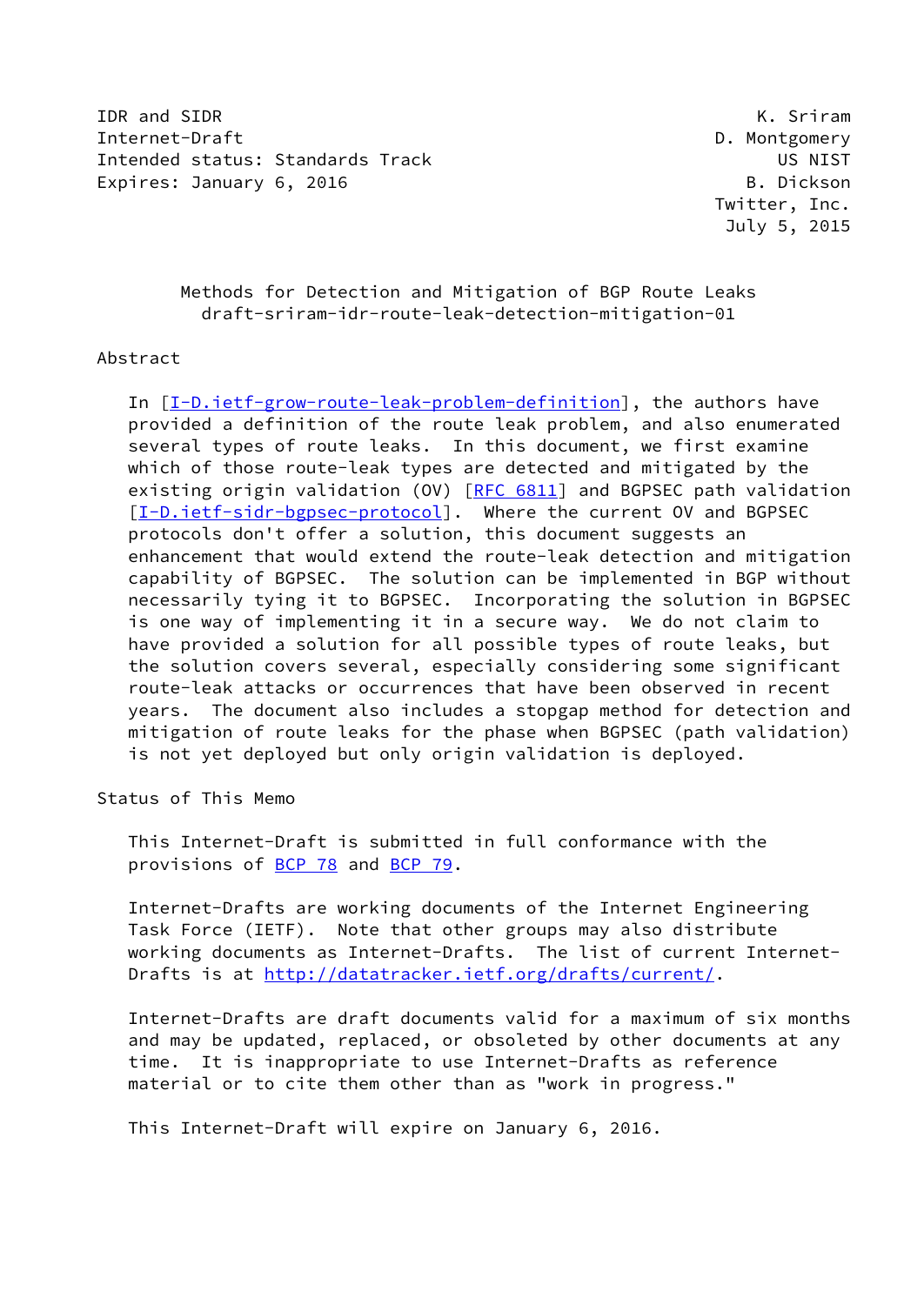<span id="page-1-0"></span>Internet-Draft Route Leak Detection and Mitigation July 2015

#### Copyright Notice

 Copyright (c) 2015 IETF Trust and the persons identified as the document authors. All rights reserved.

This document is subject to **[BCP 78](https://datatracker.ietf.org/doc/pdf/bcp78)** and the IETF Trust's Legal Provisions Relating to IETF Documents [\(http://trustee.ietf.org/license-info](http://trustee.ietf.org/license-info)) in effect on the date of publication of this document. Please review these documents carefully, as they describe your rights and restrictions with respect to this document. Code Components extracted from this document must include Simplified BSD License text as described in Section 4.e of the Trust Legal Provisions and are provided without warranty as described in the Simplified BSD License.

### Table of Contents

| $\perp$ .                                                                                                                                                                                                                                       | $\overline{2}$ |
|-------------------------------------------------------------------------------------------------------------------------------------------------------------------------------------------------------------------------------------------------|----------------|
| $\overline{2}$ .                                                                                                                                                                                                                                | $\overline{3}$ |
| Mechanisms for Detection and Mitigation of Route Leaks<br>3.                                                                                                                                                                                    | $\overline{4}$ |
| 3.1. Route Leak Protection (RLP) Field Encoding by Sending                                                                                                                                                                                      |                |
|                                                                                                                                                                                                                                                 | 6              |
| Recommended Actions at a Receiving Router for Detection<br>3.2.                                                                                                                                                                                 |                |
|                                                                                                                                                                                                                                                 | 8              |
| 3.2.1. Recommended Actions at a Receiving Router when the                                                                                                                                                                                       |                |
| Sender is a Customer                                                                                                                                                                                                                            | 8              |
| 3.2.2. Recommended Actions at a Receiving Router when the                                                                                                                                                                                       |                |
| Sender is a Peer                                                                                                                                                                                                                                | <u>୨</u>       |
| 3.3. Possible Actions at a Receiving Router for Mitigation                                                                                                                                                                                      | 10             |
| Stopgap Solution when Only Origin Validation is Deployed                                                                                                                                                                                        | 10             |
| $\overline{4}$ .<br>5.                                                                                                                                                                                                                          |                |
| Design Rationale and Discussion                                                                                                                                                                                                                 | 11             |
| 5.1. Is route-leak solution without BGPSEC a serious attack                                                                                                                                                                                     |                |
|                                                                                                                                                                                                                                                 | 11             |
| $5.2$ . Comparison with other methods, routing security BCP                                                                                                                                                                                     | 12             |
| <u>6</u> .                                                                                                                                                                                                                                      | 12             |
| $\underline{7}$ .                                                                                                                                                                                                                               | 13             |
| 8.                                                                                                                                                                                                                                              | 13             |
| 9.                                                                                                                                                                                                                                              | 13             |
| 10. References<br>. The contract of the contract of the contract of the contract of the contract of the contract of the contract of the contract of the contract of the contract of the contract of the contract of the contract of the contrac | 13             |
| Normative References 13<br>10.1.                                                                                                                                                                                                                |                |
| Informative References $\frac{13}{2}$<br>10.2.                                                                                                                                                                                                  |                |
| Authors' Addresses                                                                                                                                                                                                                              | 17             |
|                                                                                                                                                                                                                                                 |                |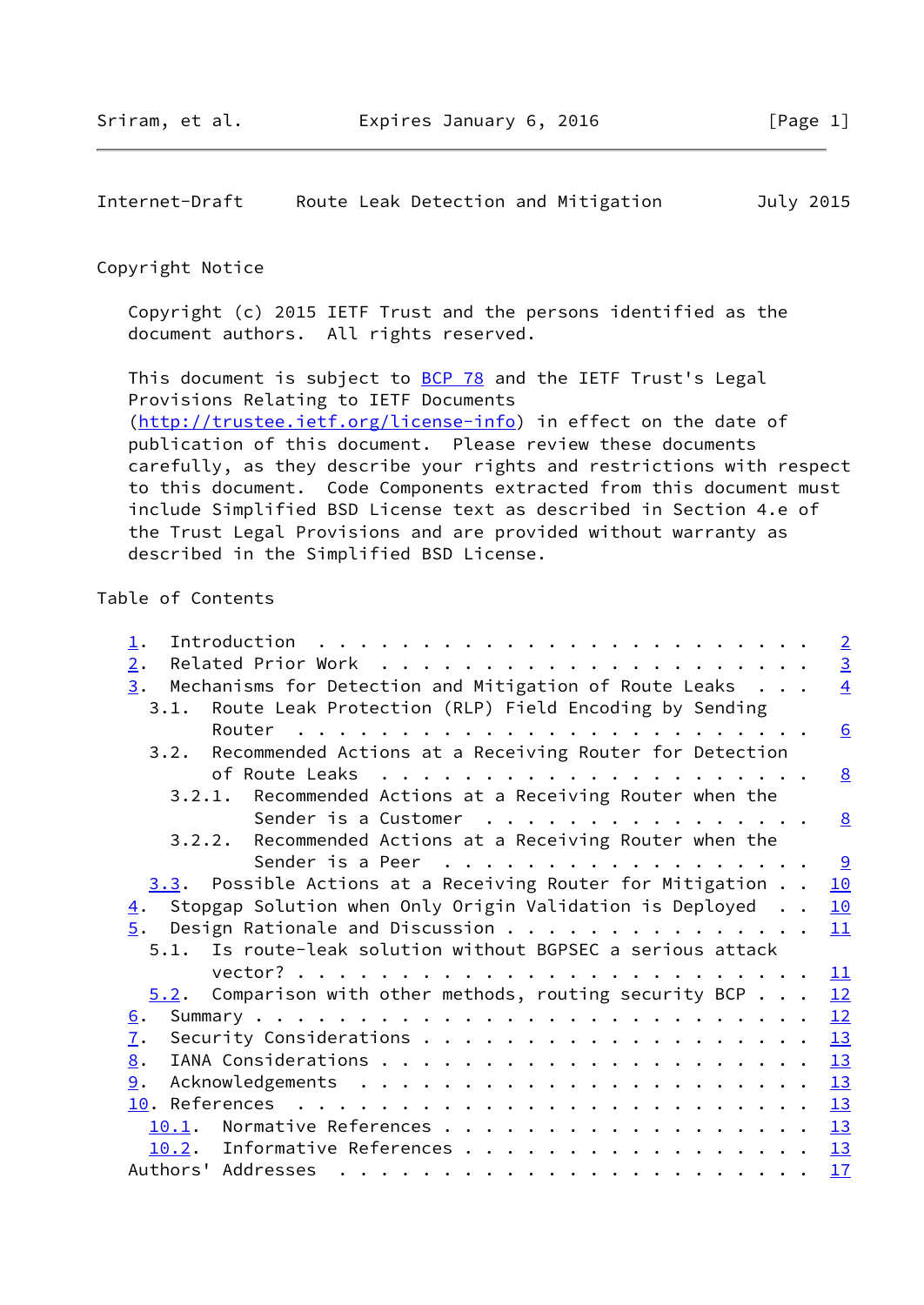### <span id="page-2-0"></span>[1](#page-2-0). Introduction

 In [[I-D.ietf-grow-route-leak-problem-definition\]](#page-15-0), the authors have provided a definition of the route leak problem, and also enumerated several types of route leaks. In this document, we first examine

| Sriram, et al. | Expires January 6, 2016 | [Page 2] |
|----------------|-------------------------|----------|
|                |                         |          |

<span id="page-2-2"></span>Internet-Draft Route Leak Detection and Mitigation July 2015

 which of those route-leak types are detected and mitigated by the existing Origin Validation (OV) [\[RFC6811](https://datatracker.ietf.org/doc/pdf/rfc6811)] and BGPSEC path validation [\[I-D.ietf-sidr-bgpsec-protocol](#page-16-0)]. For the rest of this document, we use the term BGPSEC as synonymous with path validation. The BGPSEC protocol provides cryptographic protection for some aspects of BGP update messages. OV and BGPSEC together offer mechanisms to protect against mis-originations and hijacks of IP prefixes as well as man in-the-middle (MITM) AS path modifications. Route leaks (see [\[I-D.ietf-grow-route-leak-problem-definition](#page-15-0)] and references cited at the back) are another type of vulnerability in the global BGP routing system against which OV and BGPSEC so far offer only partial protection.

### For the types of route leaks enumerated in

 [\[I-D.ietf-grow-route-leak-problem-definition](#page-15-0)], where the current OV and BGPSEC protocols don't offer a solution, this document suggests an enhancement that would extend the detection and mitigation capability of BGPSEC. The solution can be implemented in BGP without necessarily tying it to BGPSEC. Incorporating the solution in BGPSEC is one way of implementing it in a secure way. We do not claim to provide a solution for all possible types of route leaks, but the solution covers several relevant types, especially considering some significant route-leak occurrences that have been observed frequently in recent years. The document also includes (in [Section 4](#page-10-2)) a stopgap method for detection and mitigation of route leaks for the phase when BGPSEC (path validation) is not yet deployed but only origin validation is deployed.

<span id="page-2-1"></span>[2](#page-2-1). Related Prior Work

 The basic idea and mechanism embodied in the proposed solution is based on setting an attribute in BGP route announcement to manage the transmission/receipt of the announcement based on the type of neighbor (e.g. customer, provider, etc.). Documented prior work related to said basic idea and mechanism dates back to at least the 1980's. Some examples of prior work are: (1) Information flow rules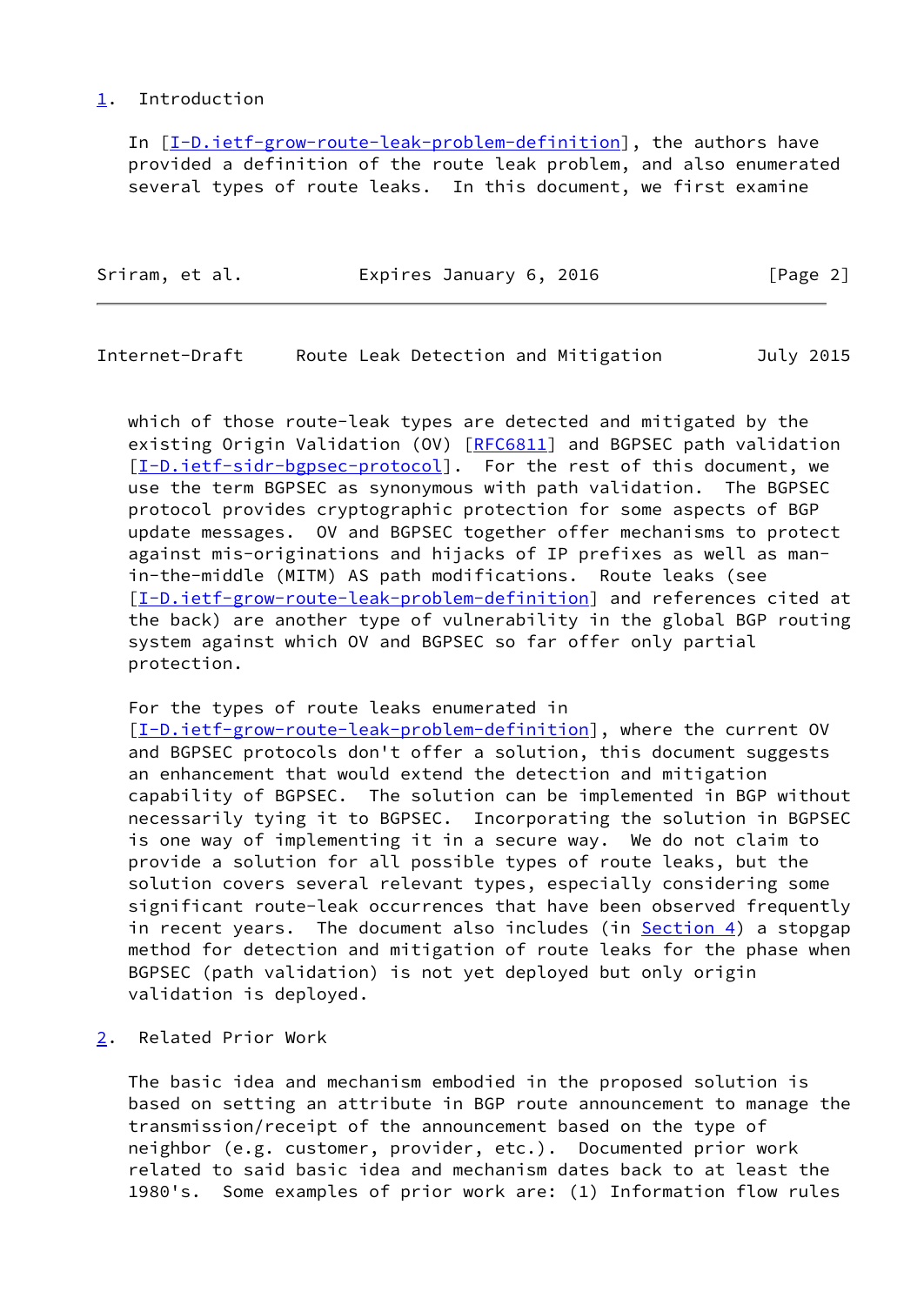described in [\[proceedings-sixth-ietf](#page-17-0)] (see pp. 195-196); (2) Link Type described in [[RFC1105-obsolete\]](#page-17-1) (see pp. 4-5); (3) Hierarchical Recording described in [\[draft-kunzinger-idrp-ISO10747-01](https://datatracker.ietf.org/doc/pdf/draft-kunzinger-idrp-ISO10747-01)] (see Section 6.3.1.12). The problem of route leaks and possible solution mechanisms based on encoding peering-link type information (e.g. p2c, c2p, p2p, etc.) in BGPSEC updates and protecting the same under BGPSEC path signatures have been discussed in IETF SIDR WG at least since 2011. Dickson developed the initial Internet draft of these mechanisms in a BGPSEC context; see [\[draft-dickson-sidr-route-leak-solns](https://datatracker.ietf.org/doc/pdf/draft-dickson-sidr-route-leak-solns)]. The draft expired in 2012. [\[draft-dickson-sidr-route-leak-solns](https://datatracker.ietf.org/doc/pdf/draft-dickson-sidr-route-leak-solns)] defined neighbor relationships on a per link basis, but in the current draft the relationship in

| Sriram, et al. | Expires January 6, 2016 | [Page 3] |
|----------------|-------------------------|----------|
|----------------|-------------------------|----------|

<span id="page-3-1"></span>Internet-Draft Route Leak Detection and Mitigation July 2015

 encoded per prefix, as prefixes with different business models are often sent over the same link. Also [\[draft-dickson-sidr-route-leak-solns](https://datatracker.ietf.org/doc/pdf/draft-dickson-sidr-route-leak-solns)] proposed a second signature block for the link type encoding, separate from the path signature block in BGPSEC. By contrast, in the current draft when BGPSEC-based solution is considered, cryptographic protection is provided for Route Leak Protection (RLP) encoding using the same signature block as that for path signatures (see  $Section 3.1$ ).

<span id="page-3-0"></span>[3](#page-3-0). Mechanisms for Detection and Mitigation of Route Leaks

 Referring to the enumeration of route leaks discussed in [\[I-D.ietf-grow-route-leak-problem-definition](#page-15-0)], Table 1 summarizes the route-leak detection capability offered by OV and BGPSEC for different types of route leaks. (Note: Prefix filtering is not considered here in this table. Please see [Section 4.](#page-10-2))

 A detailed explanation of the contents of Table 1 is as follows. It is readily observed that route leaks of Types 1, 5, 6, and 7 are not detected by OV or even by BGPSEC. Type 2 route leak involves changing a prefix to a subprefix (i.e. more specific); such a modified update will fail BGPSEC checks. Clearly, Type 3 route leak involves mis-origination or hijacking, and hence can be detected by OV. In the case of Type 3 route leak, there would be no existing ROAs to validate a re-originated prefix or subprefix, but instead a covering ROA would normally exist with the legitimate AS, and hence the update will be considered Invalid by OV.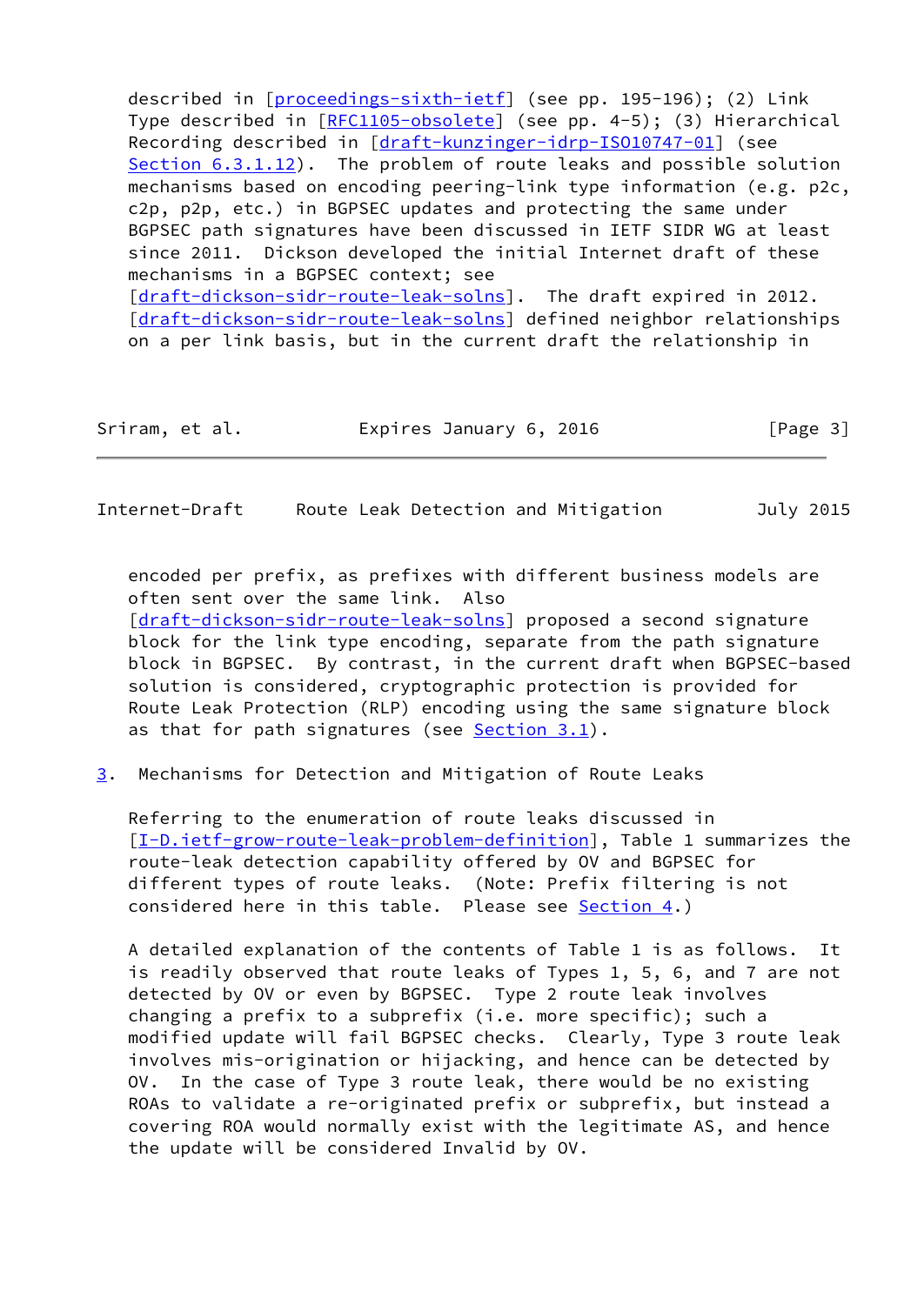| Sriram, et al. |  |
|----------------|--|
|                |  |

Expires January 6, 2016 [Page 4]

| Internet-Draft |  |  | Route Leak Detection and Mitigation | July 2015 |  |
|----------------|--|--|-------------------------------------|-----------|--|
|                |  |  |                                     |           |  |

| Type of Route Leak                                                       | Detection Coverage and Comments                                                                                                                                                            |
|--------------------------------------------------------------------------|--------------------------------------------------------------------------------------------------------------------------------------------------------------------------------------------|
| Type 1: U-Turn with Full Prefix                                          | Neither OV nor BGPSEC (in its<br>current form) detects Type 1.                                                                                                                             |
| Type 2: U-Turn with More<br>Specific Prefix                              | In OV, the ROA maxLength may<br>offer detection of Type 2 in<br>some cases; BGPSEC (in its<br>current form) always detects<br>Type 2.                                                      |
| Type 3: Prefix Mis-Origination<br>with Data Path to Legitimate<br>Origin | OV by itself detects Type 3;<br>BGPSEC does not detect Type 3.                                                                                                                             |
| Type 4: Leak of Internal<br>Prefixes and Accidental<br>Deaggregation     | For internal prefixes never<br>meant to be seen (i.e. routed)<br>on the Internet, OV helps<br>detect their leak; they might<br>either have no covering ROA or<br>have an AS0-ROA to always |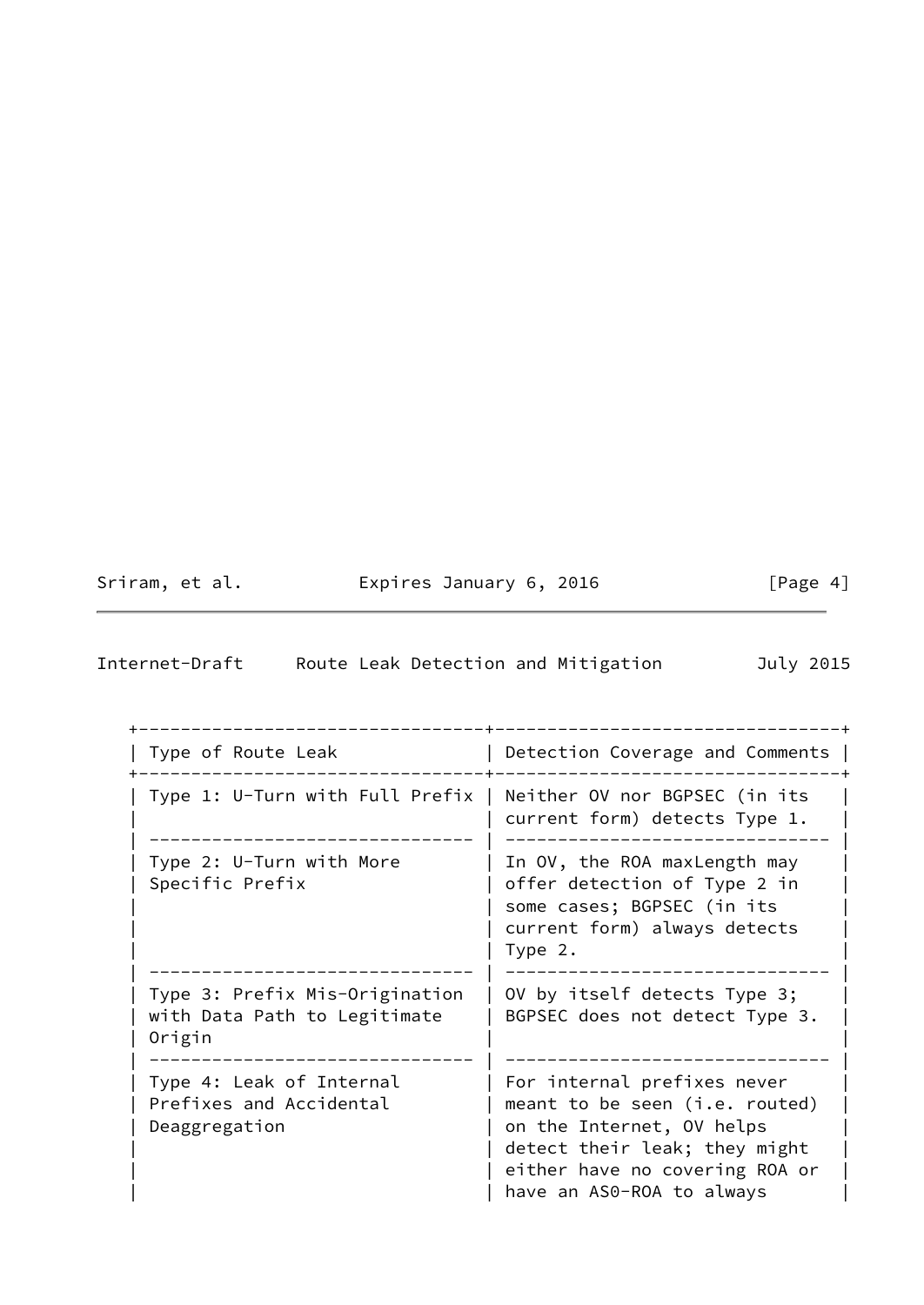|                               | filter them. In the case of<br>accidental deaggregation, OV<br>may offer some detection due to<br>ROA maxLength. BGPSEC does not<br>catch Type 4. |
|-------------------------------|---------------------------------------------------------------------------------------------------------------------------------------------------|
| Type 5: Lateral ISP-ISP-ISP   | Neither OV nor BGPSEC (in its                                                                                                                     |
| Leak                          | current form) detects Type 5.                                                                                                                     |
| Type 6: Leak of Provider      | Neither OV nor BGPSEC (in its                                                                                                                     |
| Prefixes to Peer              | current form) detects Type 6.                                                                                                                     |
| Type 7: Leak of Peer Prefixes | Neither OV nor BGPSEC (in its                                                                                                                     |
| to Provider                   | current form) detects Type 7.                                                                                                                     |

 Table 1: Examination of Route-Leak Detection Capability of Origin Validation and Current BGPSEC Path Validation

 In the case of Type 4 leaks involving internal prefixes that are not meant to be routed in the Internet, they are likely to be detected by OV. That is because such prefixes might either have no covering ROA or have an AS0-ROA to always filter them. In the case of Type 4 leaks that are due to accidental deaggregation, they may be detected due to violation of ROA maxLength. BGPSEC does not catch Type 4. However, route leaks of Type 4 are least problematic due to the

| Sriram, et al. | Expires January 6, 2016 | [Page 5] |
|----------------|-------------------------|----------|
|----------------|-------------------------|----------|

<span id="page-5-0"></span>Internet-Draft Route Leak Detection and Mitigation July 2015

 following reasons. In the case of accidental deaggregation, the offending AS is itself the legitimate destination of the leaked more specific prefixes. Hence, in most cases of this type, the data traffic is neither misrouted not denied service. Also, leaked announcements of Type 4 are short-lived and typically withdrawn quickly following the announcements. Further, the MaxPrefix limit may kick-in in some receiving routers and that helps limit the propagation of sometimes large number of leaked routes of Type 4.

 Realistically, BGPSEC may take a much longer time being deployed than OV. Hence solution proposals for route leaks should consider both scenarios: (A) OV only (without BGPSEC) and (B) OV plus BGPSEC. Assuming an initial scenario A, and based on the above discussion and Table 1, it is evident that in our proposed solution method, we need to focus primarily on route leaks of Types 1, 2, 5, 6, and 7. In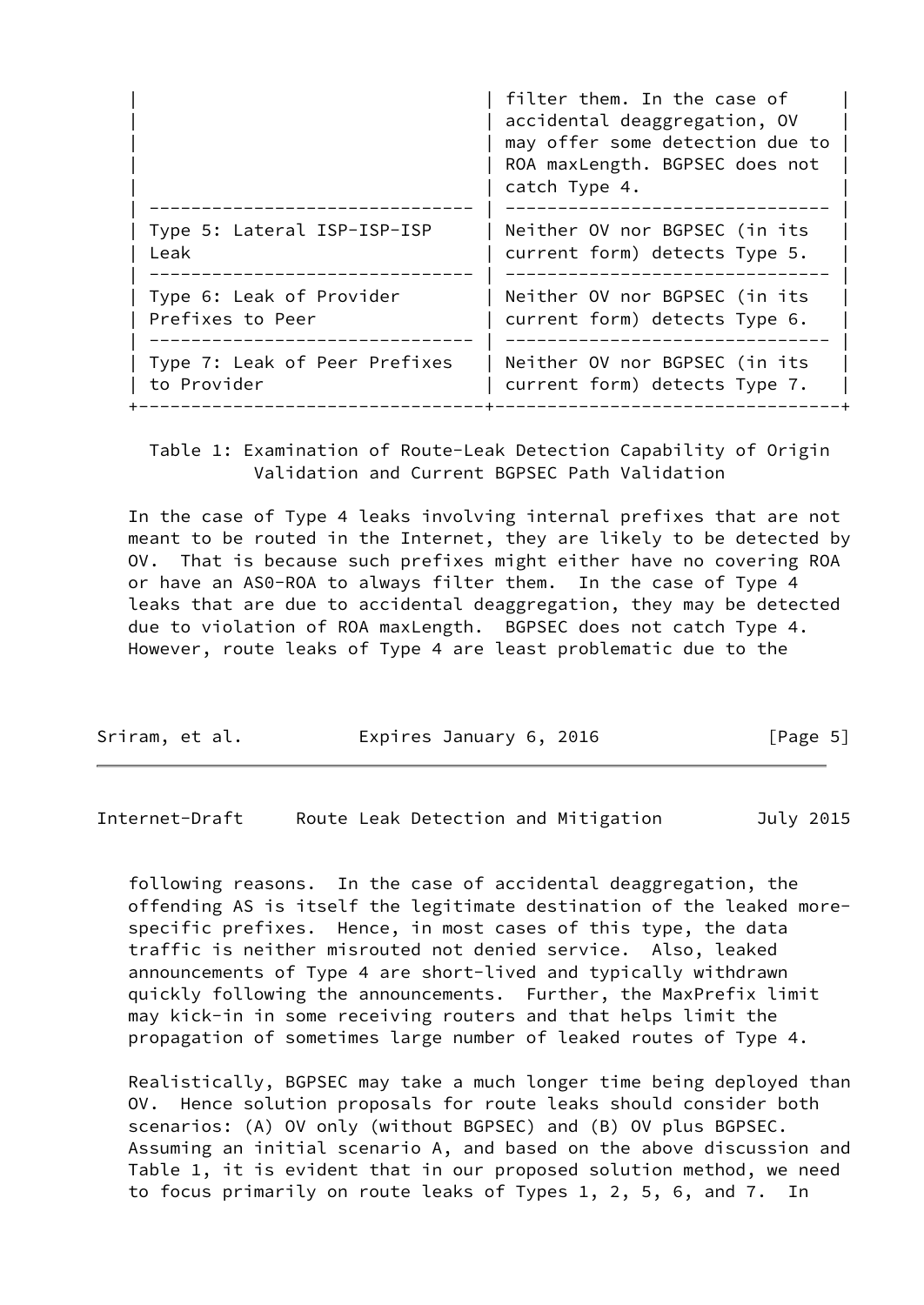[Section 3.1](#page-6-0) and [Section 3.2](#page-8-0), we describe a simple addition to BGP that facilitates detection of route leaks of Types 1, 2, 5, 6, and 7. The simple addition involves a Route Leak Protection (RLP) field, which is carried in an optional transitive path attribute in BGP. When BGPSEC is deployed, the RLP field will be accommodated in the existing Flags field (see [[I-D.ietf-sidr-bgpsec-protocol\]](#page-16-0)) which is cryptographically protected under path signatures.

<span id="page-6-0"></span>[3.1](#page-6-0). Route Leak Protection (RLP) Field Encoding by Sending Router

 The key principle is that, in the event of a route leak, a receiving router in a provider AS (e.g. referring to Figure 1, ISP2 (AS2) router) should be able to detect from the prefix-update that its customer AS (e.g. AS3 in Figure 1) SHOULD NOT have forwarded the update (towards the provider AS). This means that at least one of the ASes in the AS path of the update has indicated that it sent the update to its customer or peer AS, but forbade any subsequent 'Up' forwarding (i.e. from a customer AS to its provider AS). For this purpose, a Route Leak Protection (RLP) field to be set by a sending router is proposed to be used for each AS hop.

Sriram, et al. Expires January 6, 2016 [Page 6]

Internet-Draft Route Leak Detection and Mitigation July 2015

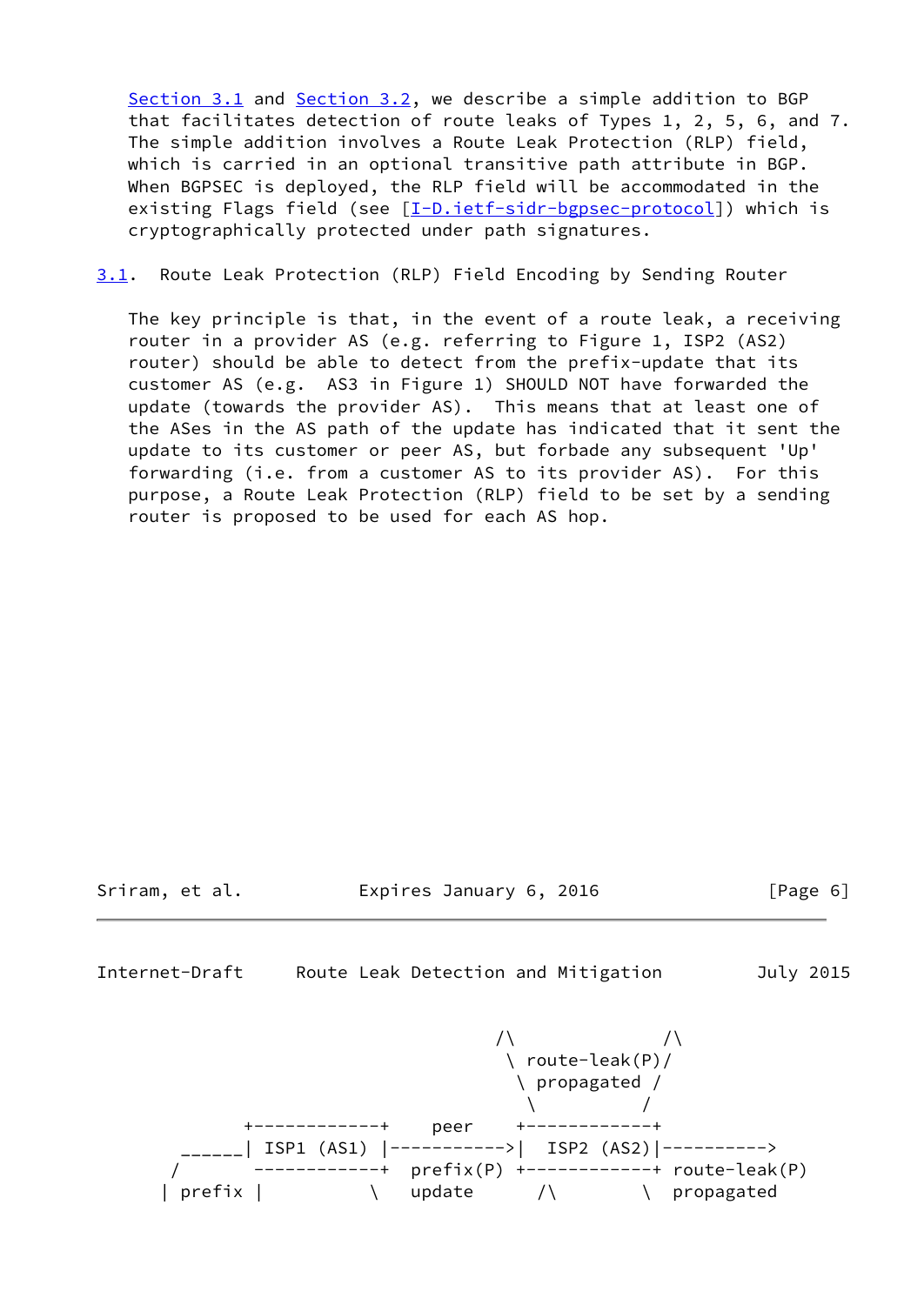

Figure 1: Illustration of the basic notion of a route leak.

 For the purpose of route leak detection and mitigation proposed in this document, the RLP field value SHOULD be set to one of two values as follows:

- o 00: This is the default value (i.e. "nothing specified"),
- o 01: This is the 'Do not Propagate Up' indication; sender indicating that the prefix-update SHOULD NOT be forwarded 'Up' towards a provider AS.

 There are two different scenarios when a sending AS SHOULD set the '01' indication in a prefix-update: (1) when sending the prefix update to a customer AS, and (2) to let a peer AS know not to forward the prefix-update 'Up' towards a provide AS. In essence, in both scenarios, the intent of '01' indication is that any receiving AS along the subsequent AS path SHOULD NOT forward the prefix-update 'Up' towards its (receiving AS's) provider AS.

 One may argue for additional RLP indications: for example, '10' to specify 'Propagate to Customers Only', and possibly '11' to signal 'Do Not Propagate' (i.e. NO\_EXPORT). But in the interest of keeping the methodology simple, the choice of two RLP field values as defined above (00 - default, and 01 - 'Do not Propagate Up') is all that is needed. This two-state specification in the RLP field can be shown to work for detection and mitigation of route leaks of Types 1, 2, 5, 6, and 7, which are the focus here (see [Section 3.2](#page-8-0) and [Section 3.3](#page-10-0)).

Sriram, et al. **Expires January 6, 2016** [Page 7]

<span id="page-7-0"></span>Internet-Draft Route Leak Detection and Mitigation July 2015

The proposed RLP encoding SHOULD be carried in BGP-4 [\[RFC4271](https://datatracker.ietf.org/doc/pdf/rfc4271)]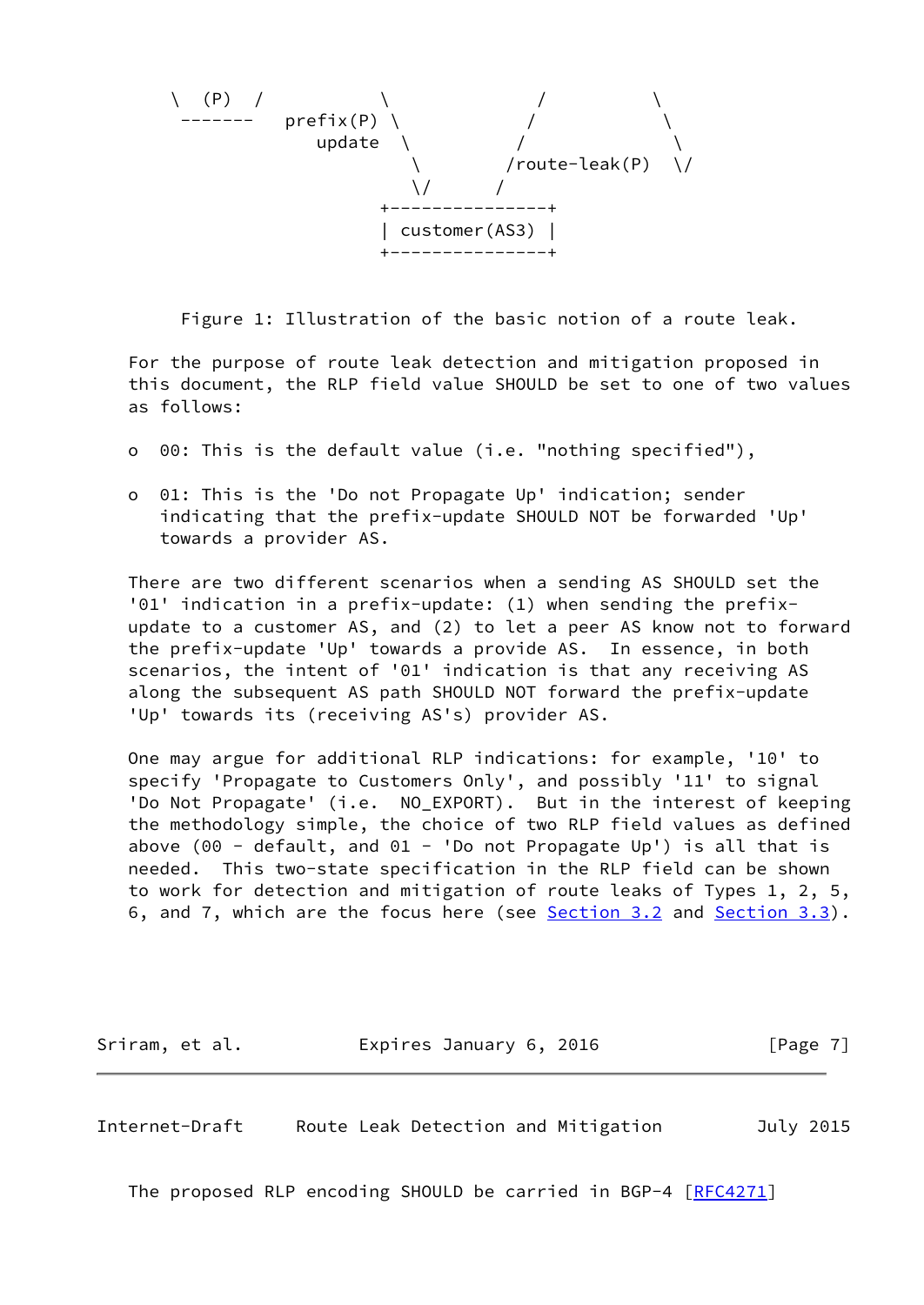updates in an optional transitive path attribute. In BGPSEC enabled routers, the RLP encoding SHOULD be accommodated in the existing Flags field in BGPSEC updates. The Flags field is part of the Secure Path Segment in BPGSEC updates [\[I-D.ietf-sidr-bgpsec-protocol](#page-16-0)]. It is one octet long, and one Flags field is available for each AS hop, and currently only the first bit is used in BGPSEC. So there are 7 bits that are currently unused in the Flags field. Two (or more if needed) of these bits can be designated for the RLP field. Since the BGPSEC protocol specification requires a sending AS to include the Flags field in the data that are signed over, the RLP field for each hop (assuming it would be part of the Flags field) will be protected under the sending AS's signature.

<span id="page-8-0"></span>[3.2](#page-8-0). Recommended Actions at a Receiving Router for Detection of Route Leaks

 The recommended receiver actions differ slightly depending on whether the update is received from a customer or a peer. When detecting route leaks of Type 1, 2, and 7, the receiving router is dealing with a customer as the sender. When detecting route leaks of Type 5 and 6, the receiving router is dealing with a peer as the sender.

<span id="page-8-1"></span>[3.2.1](#page-8-1). Recommended Actions at a Receiving Router when the Sender is a Customer

 We provide here an example set of receiver actions that work to detect and mitigate route leaks of Types 1, 2, and 7. This example algorithm serves as a proof of concept. However, other receiver algorithms or procedures can be designed (based on the same sender specification as in  $Section 3.1$ ) and may perform with greater efficacy, and are by no means excluded.

 A recommended receiver algorithm for detecting a route leak is as follows:

 A receiving router SHOULD mark an update as a Route-Leak if ALL of the following conditions hold true:

- 1. The update is received from a customer AS.
- 2. It is Valid in accordance with the Origin Validation (OV) and BGPSEC protocols. (Note: BGPSEC validation is not applicable if update is not signed).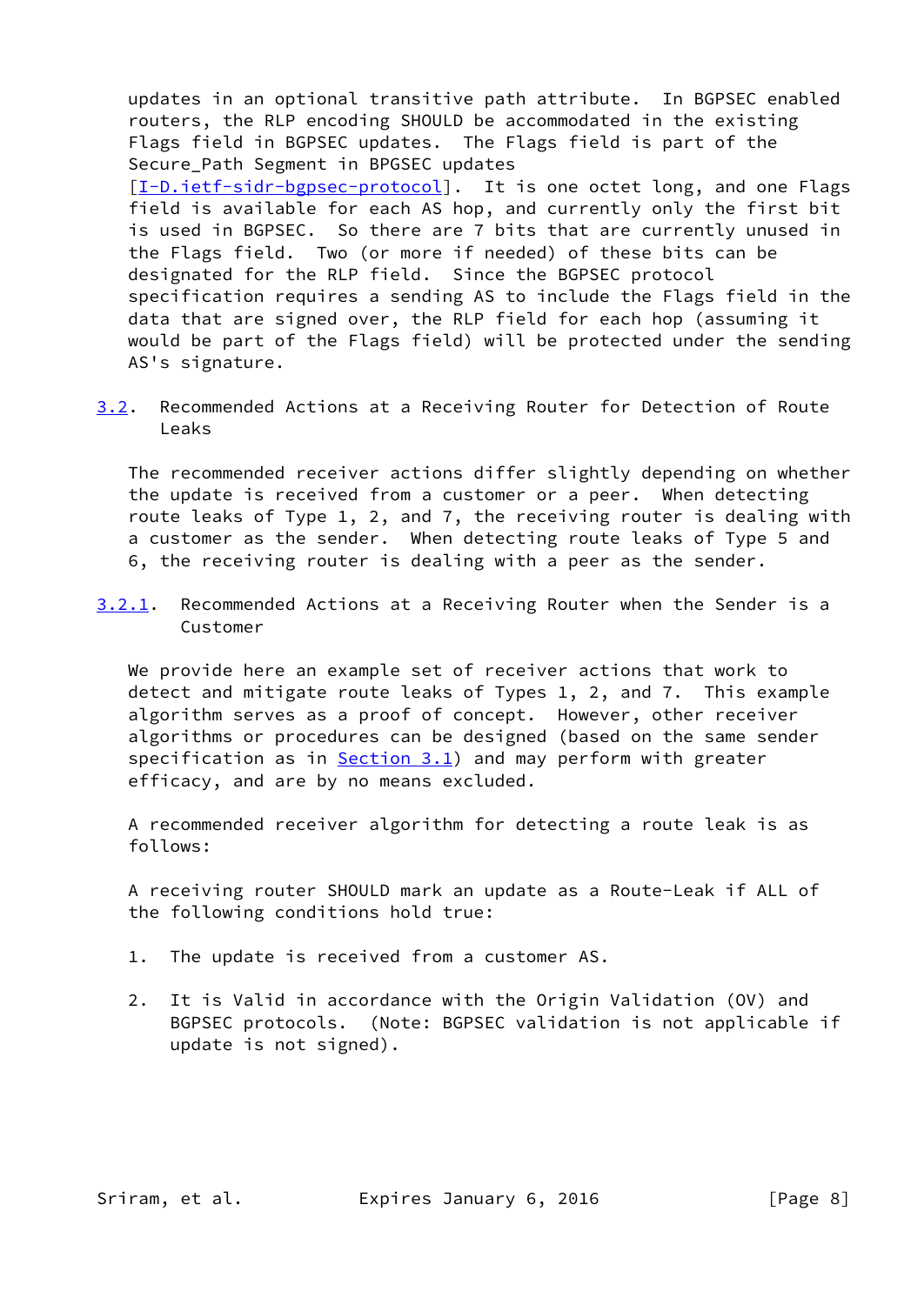<span id="page-9-0"></span>Internet-Draft Route Leak Detection and Mitigation July 2015

 3. The update has the RLP field set to '01' (i.e. 'Do not Propagate Up') indication for one or more hops (excluding the most recent) in the AS path.

 The reason for stating "excluding the most recent" in the above algorithm is as follows. The provider AS already knows that the most recent hop in the update is from its customer AS to itself, and it does not need to rely on the RLP field value set by the customer for detection of route leaks.

 A receiving router expects the RLP field value for any hop in the AS path to be either 00 or 01. However, if a different value (say, 10 or 11) is found in the RLP field, then an error condition will get flagged, and any further action is TBD.

<span id="page-9-1"></span>[3.2.2](#page-9-1). Recommended Actions at a Receiving Router when the Sender is a Peer

 The sender and receiver actions described in [Section 3.1](#page-6-0) and [Section 3.2.1](#page-8-1) clearly help detect and mitigate route leaks of Types 1, 2, and 7. With a slightly modified interpretation of the RLP encoding on the receiver side, they can be extended to detect lateral ISP-ISP-ISP route leaks (Type 5) as well as leaks of provider prefixes to peer (Type 6). (Note: RLP encoding procedure by sending routers remains the same as described in [Section 3.1](#page-6-0).)

 A recommended receiver algorithm for an ISP to detect a route leak of either Type 5 or Type 6 is as follows:

 A receiving BGPSEC router SHOULD mark an update as a Route-Leak if ALL of the following conditions hold true:

- 1. The update is received from a lateral ISP peer.
- 2. It is Valid in accordance with the Origin Validation (OV) and BGPSEC protocols. (Note: BGPSEC validation is not applicable if update is not signed).
- 3. The update has the RLP field set to '01' indication for one or more hops (excluding the most recent) in the AS path.

 In the above algorithm, the receiving AS interprets the '01' indication slightly strongly (i.e. stronger than in **Section 3.2.1**) to mean "the update SHOULD NOT have been propagated laterally to a peer ISP like me either". The rationale here is based on the fact that settlement-free ISP peers accept only customer prefix-routes from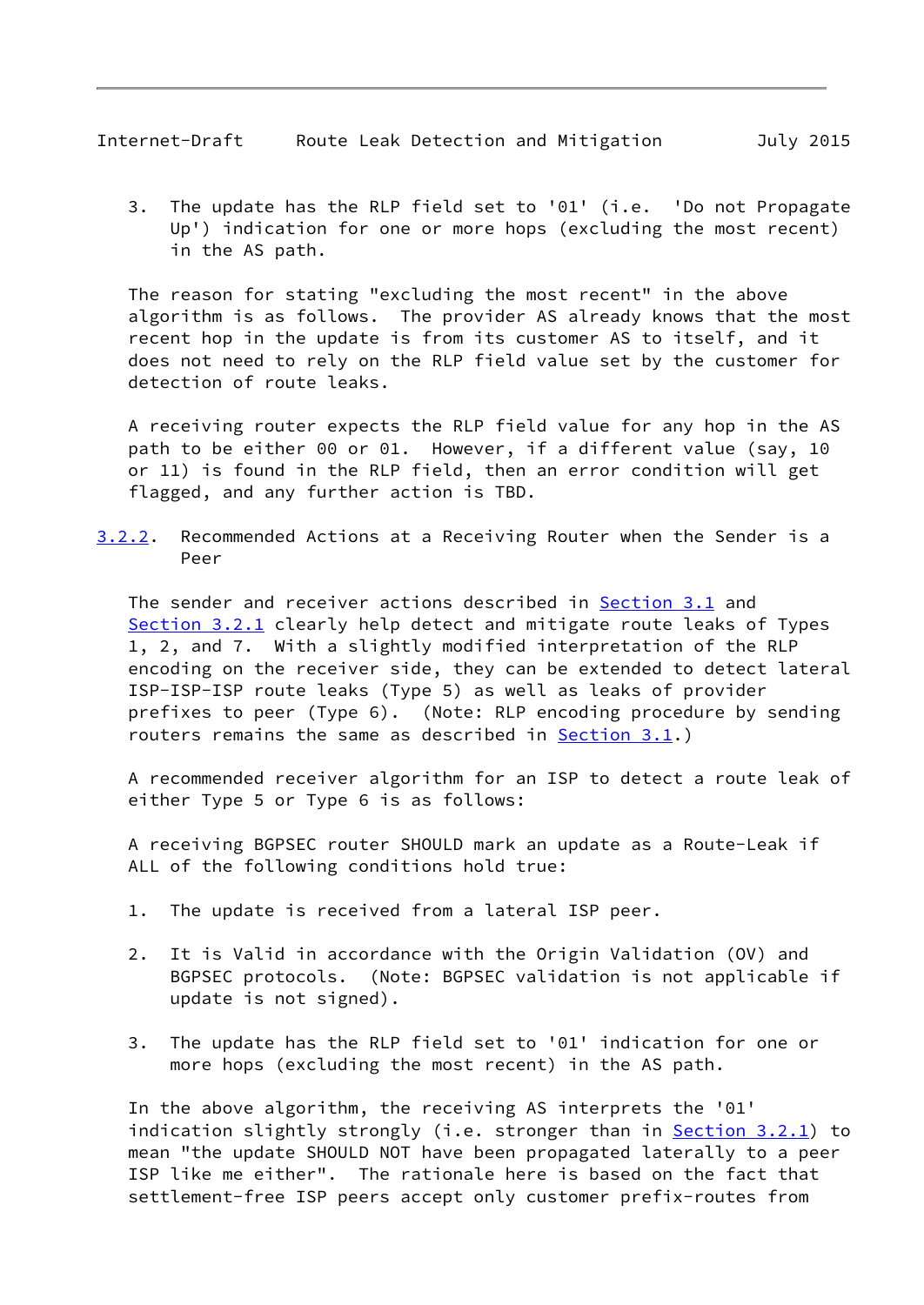each other. The receiving AS applies the logic that if a preceding AS (excluding the most recent) set '01' indication, it means that the

| Sriram, et al. | Expires January 6, 2016 | [Page 9] |
|----------------|-------------------------|----------|
|----------------|-------------------------|----------|

<span id="page-10-1"></span>Internet-Draft Route Leak Detection and Mitigation July 2015

 update was sent to a peer or a customer by the (preceding) AS, and the update should not be traversing a lateral peer-to-peer link subsequently.

<span id="page-10-0"></span>[3.3](#page-10-0). Possible Actions at a Receiving Router for Mitigation

 After applying the above detection algorithm, a receiving router may use any policy-based algorithm of its own choosing to mitigate any detected route leaks. An example receiver algorithm for mitigating a route leak is as follows:

 o If an update from a customer AS is marked as a Route-Leak, then the receiving router SHOULD prefer a Valid signed update from a peer or an upstream provider over the customer's update.

 A basic principle here is that the presence of '01' value in the RLP field corresponding to one or more AS hops in the AS path of an update coming from a customer AS informs a receiving router in a provider AS that a route leak is likely occurring. The provider AS then overrides the "prefer customer route" policy, and instead prefers a route learned from a peer or another upstream provider over the customer's route.

<span id="page-10-2"></span>[4](#page-10-2). Stopgap Solution when Only Origin Validation is Deployed

 During a phase when BGPSEC path validation has not yet been deployed but only origin validation has been deployed, it would be good have a stopgap solution for route leaks. The stopgap solution can be in the form of construction of a prefix filter list from ROAs. A suggested procedure for constructing such a list comprises of the following steps:

- o ISP makes a list of all the ASes (Cust\_AS\_List) that are in its customer cone (ISP's own AS is also included in the list). (Some of the ASes in Cust\_AS\_List may be multi-homed to another ISP and that is OK.)
- o ISP downloads from the RPKI repositories a complete list (Cust\_ROA\_List) of valid ROAs that contain any of the ASes in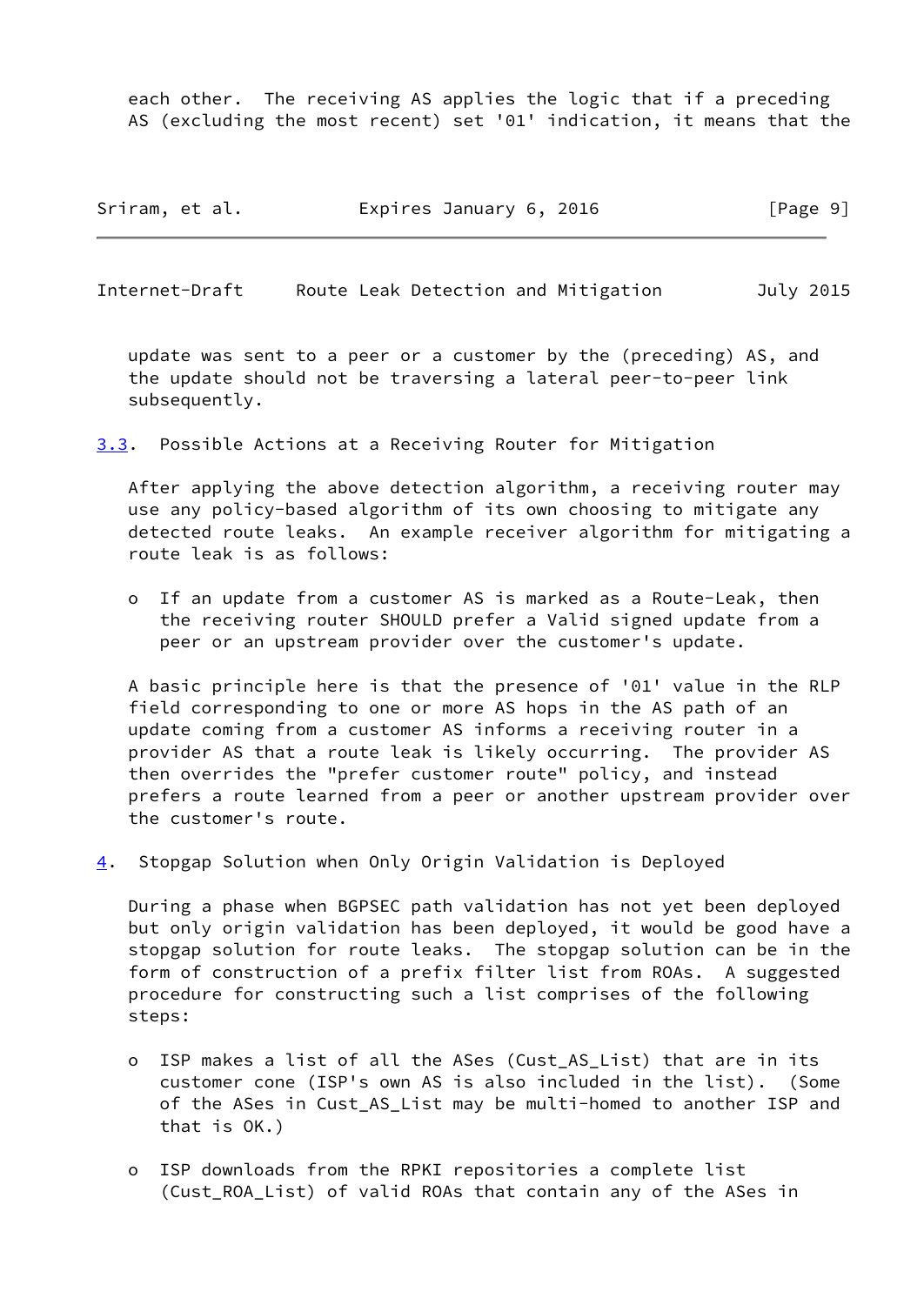Cust\_AS\_List.

- o ISP creates a list of all the prefixes (Cust\_Prfx\_List) that are contained in any of the ROAs in Cust\_ROA\_List.
- o Cust Prfx List is the allowed list of prefixes that is permitted by the ISP's AS, and will be forwarded by the ISP to upstream ISPs, customers, and peers.

| Sriram, et al. | Expires January 6, 2016 | [Page 10] |
|----------------|-------------------------|-----------|
|----------------|-------------------------|-----------|

<span id="page-11-1"></span>Internet-Draft Route Leak Detection and Mitigation July 2015

 o Any prefix not in Cust\_Prfx\_List but announced by any of the ISP's customers is marked as a potential route leak. Then the ISP's router SHOULD prefer a Valid (i.e. valid according to origin validation) and 'not marked' update from a peer or an upstream provider over the customer's marked update for that prefix.

 Special considerations with regard to the above procedure may be needed for DDoS mitigation service providers. They typically originate or announce a DDoS victim's prefix to their own ISP on a short notice during a DDoS emergency. Some provisions would need to be made for such cases, and they can be determined with the help of inputs from DDoS mitigation service providers.

For developing a list of all the ASes (Cust AS List) that are in the customer cone of an ISP, the AS path based Outbound Route Filter (ORF) technique [\[draft-ietf-idr-aspath-orf](https://datatracker.ietf.org/doc/pdf/draft-ietf-idr-aspath-orf)] can be helpful (see discussion in **Section 5.2**).

<span id="page-11-0"></span>[5](#page-11-0). Design Rationale and Discussion

 In this section, we will try to provide design justifications for the methodology specified in **Section 3**, and also answer some anticipated questions.

<span id="page-11-2"></span>[5.1](#page-11-2). Is route-leak solution without BGPSEC a serious attack vector?

 It has been asked if a route-leak solution without BGPSEC, i.e. when RLP bits are not protected, can turn into a serious new attack vector. That answer seems to be: not really! Even the NLRI and AS\_PATH in BGP updates are attack vectors, and RPKI/OV/BGPSEC seek to fix that. Consider the following. Say, if 99% of route leaks are accidental and 1% are malicious, and if route-leak solution without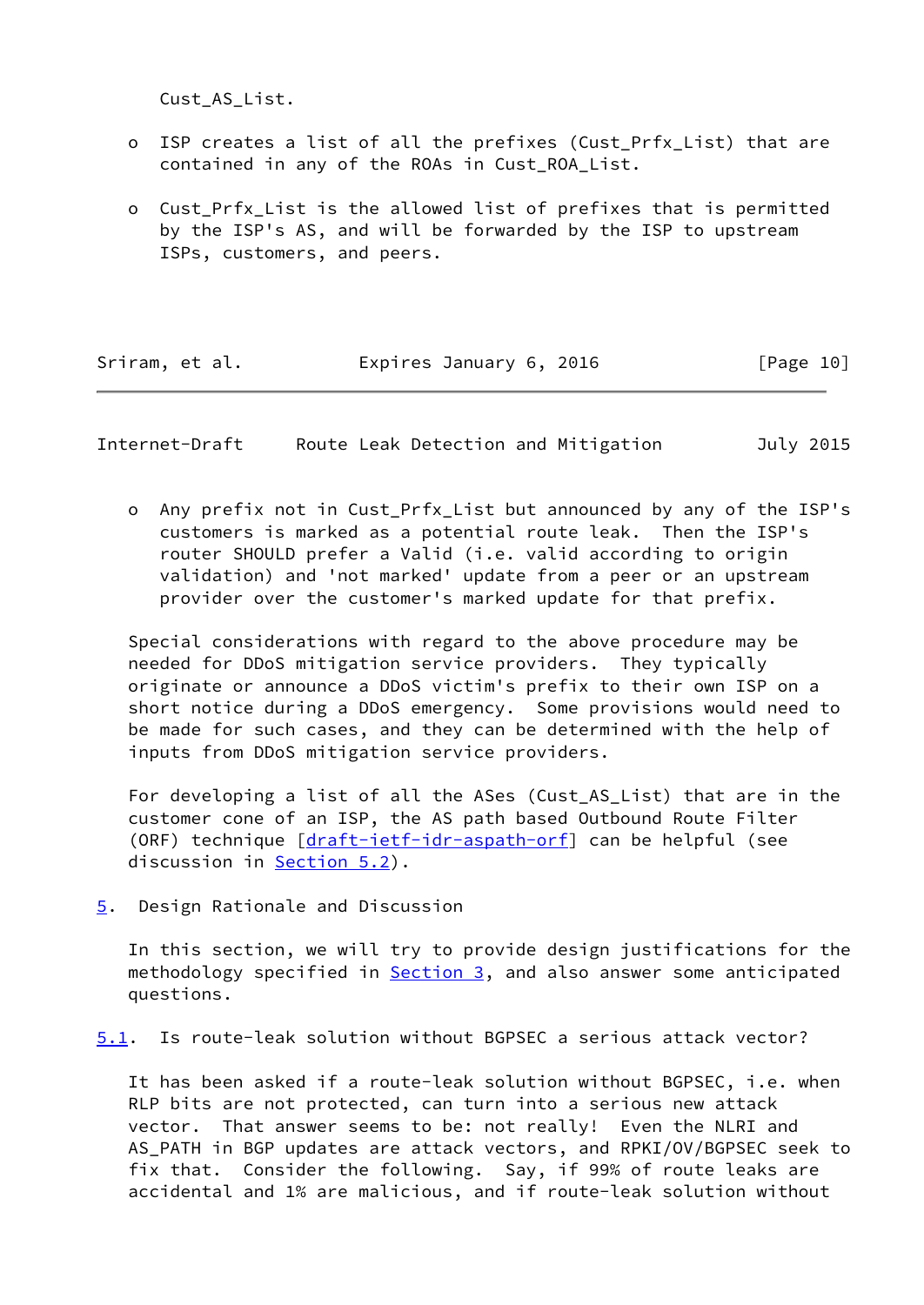BGPSEC eliminates the 99%, then perhaps it is worth it (step in the right direction). When BGPSEC comes into deployment, the route leak protection (RLP) bits can be mapped into BGPSEC (using the Flags field) and then necessary security will be in place as well (within each BGPSEC island as and when they emerge).

 Further, let us consider the worst-case damage that can be caused by maliciously manipulating the RLP bits in an implementation without BGPSEC. An AS that wants to intentionally leak a route would alter the RLP encodings for the preceding hops from '01' (i.e. 'Do not Propagate Up') to '00' (default) wherever applicable. It is true that in that case a receiving router would not be able to detect the leak for the specific prefix-route by the RLP mechanism described here. However, the receiving router may still detect and mitigate it in some cases by applying other means such as prefix filters [\[RFC7454](https://datatracker.ietf.org/doc/pdf/rfc7454)] and AS path filters [[draft-ietf-idr-aspath-orf\]](https://datatracker.ietf.org/doc/pdf/draft-ietf-idr-aspath-orf). If some

| Sriram, et al. | Expires January 6, 2016 | [Page 11] |
|----------------|-------------------------|-----------|
|                |                         |           |

<span id="page-12-1"></span>Internet-Draft Route Leak Detection and Mitigation July 2015

 malicious leaks go undetected (for RLP without BGPSEC) that is possibly a small price to pay for the ability to detect the bulk of route leaks that are accidental.

<span id="page-12-0"></span>[5.2](#page-12-0). Comparison with other methods, routing security BCP

 It is reasonable to ask if techniques considered in BCPs such as[RFC7454] (BGP Operations and Security) and [[NIST-800-54](#page-17-2)] may be adequate to address route leaks. The prefix filtering recommendations in the BCPs may be complementary but not adequate. The difficulty is in ISPs' ability to construct prefix filters that represent their customer cones (CC) accurately, especially when there are many levels in the hierarchy within the CC. In the RLP-encoding based solution described here, AS operators signal for each prefix route propagated, if it SHOULD NOT be subsequently propagated to a provider/peer.

 AS path based Outbound Route Filter (ORF) described in [\[draft-ietf-idr-aspath-orf](https://datatracker.ietf.org/doc/pdf/draft-ietf-idr-aspath-orf)] is also an interesting complementary technique. It can be used as an automated collaborative messaging system (implemented in BGP) for ISPs to try to develop a complete view of the ASes and AS paths in their CCs. Once an ISP has that view, then AS path filters can be possibly used to detect route leaks. One limitation of this technique is that it cannot duly take into account the fact that prefixes with different business models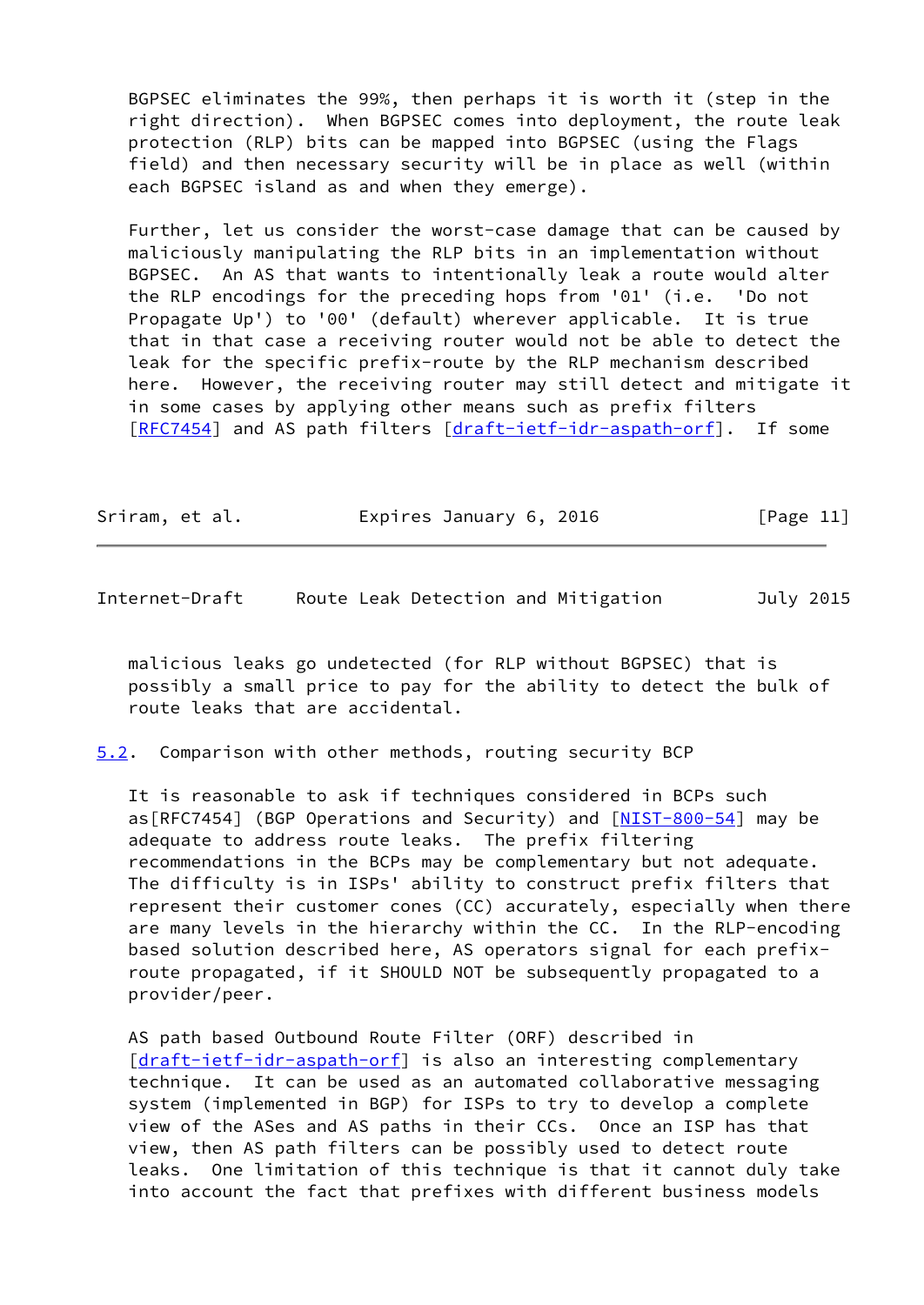are often sent over the same link between ASes. Also, the success of it depends on ASes at all levels of the hierarchy in a CC participate and provide accurate information (in the ORF messages) about the AS paths they expect to have in their BGP updates to their provider  $ISP(s)$ .

#### <span id="page-13-0"></span>[6](#page-13-0). Summary

 It should be emphasized once again that the proposed route-leak detection method using the RLP encoding is not intended to cover all forms of route leaks. However, we feel that the solution covers several important types of route leaks, especially considering some significant route-leak attacks or occurrences that have been frequently observed in recent years. The solution can be implemented in BGP without necessarily tying it to BGPSEC. The proposed solution without BGPSEC can detect and mitigate accidental route leaks, and the same with BGPSEC can detect and mitigate malicious route leaks as well. Carrying the proposed RLP encoding in an optional transitive path attribute in BGP is proposed, but in order to prevent abuse, the RLP encoding would require cryptographic protection. Incorporating the RLP encoding in the BGPSEC Flags field is one way of implementing it securely using an already existing protection mechanism provided in BGPSEC path signatures.

| Sriram, et al. | Expires January 6, 2016 | [Page 12] |
|----------------|-------------------------|-----------|
|----------------|-------------------------|-----------|

<span id="page-13-2"></span>Internet-Draft Route Leak Detection and Mitigation July 2015

<span id="page-13-1"></span>[7](#page-13-1). Security Considerations

 The proposed Route Leak Protection (RLP) field requires cryptographic protection in order to prevent malicious route leaks. Since it is proposed that the RLP field be included in the Flags field in the Secure\_Path Segment in BPGSEC updates, the cryptographic security mechanisms in BGPSEC are expected to also apply to the RLP field. The reader is therefore directed to the security considerations provided in [\[I-D.ietf-sidr-bgpsec-protocol](#page-16-0)].

<span id="page-13-3"></span>[8](#page-13-3). IANA Considerations

No updates to the registries are suggested by this document.

<span id="page-13-4"></span>[9](#page-13-4). Acknowledgements

 The authors wish to thank Danny McPherson and Eric Osterweil for discussions related to this work. Also, thanks are due to Jared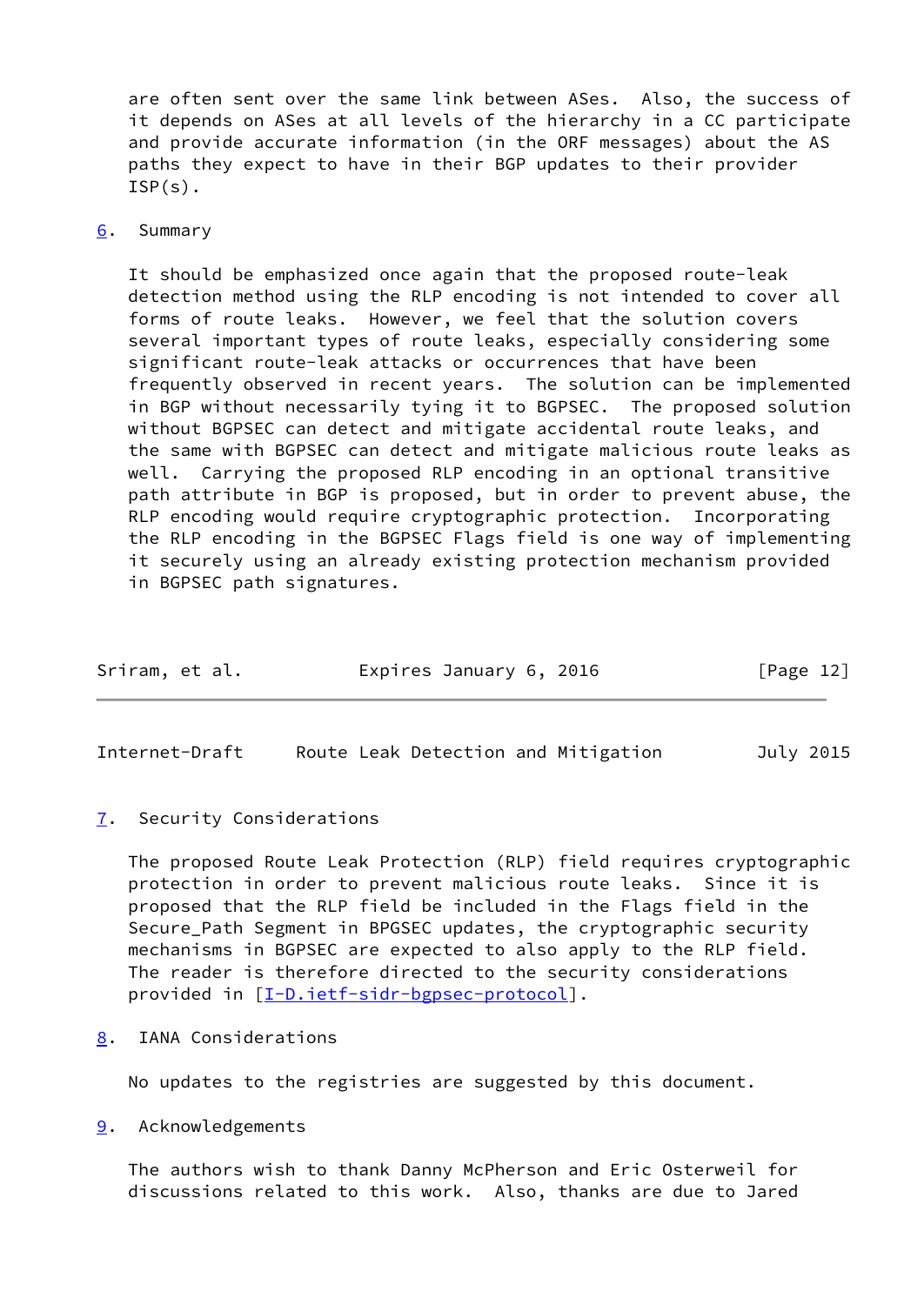Mauch, Jeff Haas, Warren Kumari, Amogh Dhamdhere, Jakob Heitz, Geoff Huston, Randy Bush, Ruediger Volk, Andrei Robachevsky, Sue Hares, Keyur Patel, Wes George, Chris Morrow, and Sandy Murphy for comments, suggestions, and critique. The authors are also thankful to Padma Krishnaswamy, Oliver Borchert, and Okhee Kim for their comments and review.

<span id="page-14-0"></span>[10.](#page-14-0) References

<span id="page-14-1"></span>[10.1](#page-14-1). Normative References

 [RFC4271] Rekhter, Y., Li, T., and S. Hares, "A Border Gateway Protocol 4 (BGP-4)", [RFC 4271](https://datatracker.ietf.org/doc/pdf/rfc4271), January 2006.

<span id="page-14-2"></span>[10.2](#page-14-2). Informative References

[Cowie2010]

 Cowie, J., "China's 18 Minute Mystery", Dyn Research/ Renesys Blog, November 2010, <[http://research.dyn.com/2010/11/](http://research.dyn.com/2010/11/chinas-18-minute-mystery/) [chinas-18-minute-mystery/>](http://research.dyn.com/2010/11/chinas-18-minute-mystery/).

[Cowie2013]

 Cowie, J., "The New Threat: Targeted Internet Traffic Misdirection", Dyn Research/Renesys Blog, November 2013, <[http://research.dyn.com/2013/11/](http://research.dyn.com/2013/11/mitm-internet-hijacking/) [mitm-internet-hijacking/>](http://research.dyn.com/2013/11/mitm-internet-hijacking/).

Sriram, et al. **Expires January 6, 2016** [Page 13]

Internet-Draft Route Leak Detection and Mitigation July 2015

[\[draft-dickson-sidr-route-leak-solns](https://datatracker.ietf.org/doc/pdf/draft-dickson-sidr-route-leak-solns)]

 Dickson, B., "Route Leaks -- Proposed Solutions", IETF Internet Draft (expired), March 2012, <[https://tools.ietf.org/html/draft-dickson-sidr-route](https://tools.ietf.org/html/draft-dickson-sidr-route-leak-solns-01) [leak-solns-01>](https://tools.ietf.org/html/draft-dickson-sidr-route-leak-solns-01).

[\[draft-ietf-idr-aspath-orf](https://datatracker.ietf.org/doc/pdf/draft-ietf-idr-aspath-orf)]

 Patel, K. and S. Hares, "AS path Based Outbound Route Filter for BGP-4", IETF Internet Draft (expired), August 2007, [<https://tools.ietf.org/html/draft-ietf-idr-aspath](https://tools.ietf.org/html/draft-ietf-idr-aspath-orf-09)[orf-09](https://tools.ietf.org/html/draft-ietf-idr-aspath-orf-09)>.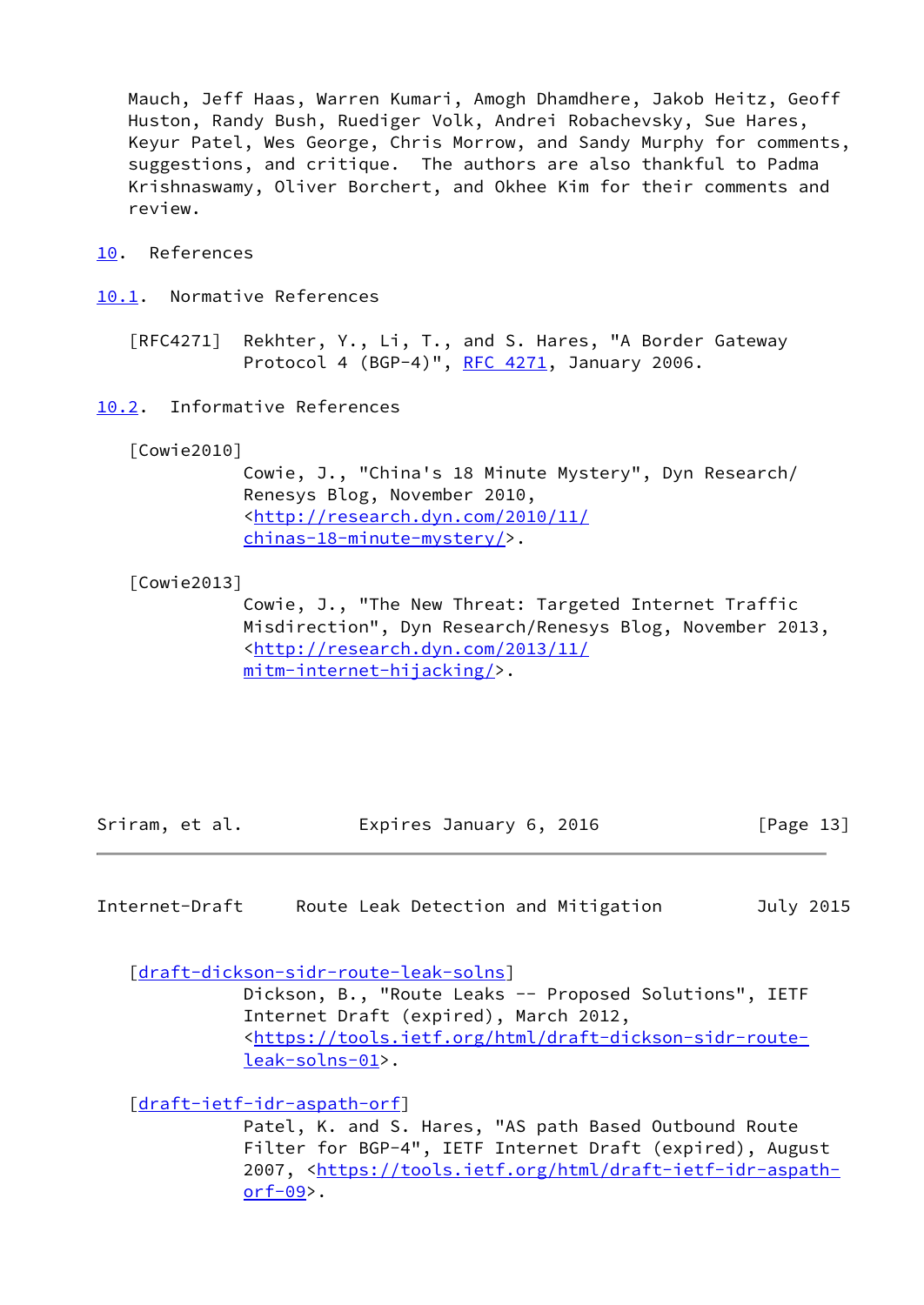[\[draft-kunzinger-idrp-ISO10747-01](https://datatracker.ietf.org/doc/pdf/draft-kunzinger-idrp-ISO10747-01)]

 Kunzinger, C., "Inter-Domain Routing Protocol (IDRP)", IETF Internet Draft (expired), November 1994, <[https://tools.ietf.org/pdf/draft-kunzinger-idrp-](https://tools.ietf.org/pdf/draft-kunzinger-idrp-ISO10747-01.pdf) [ISO10747-01.pdf](https://tools.ietf.org/pdf/draft-kunzinger-idrp-ISO10747-01.pdf)>.

- [Gao] Gao, L. and J. Rexford, "Stable Internet routing without global coordination", IEEE/ACM Transactions on Networking, December 2001, <[http://www.cs.princeton.edu/~jrex/papers/](http://www.cs.princeton.edu/~jrex/papers/sigmetrics00.long.pdf) [sigmetrics00.long.pdf>](http://www.cs.princeton.edu/~jrex/papers/sigmetrics00.long.pdf).
- [Gill] Gill, P., Schapira, M., and S. Goldberg, "A Survey of Interdomain Routing Policies", ACM SIGCOMM Computer Communication Review, January 2014, <[https://www.cs.bu.edu/~goldbe/papers/survey.pdf>](https://www.cs.bu.edu/~goldbe/papers/survey.pdf).
- [Giotsas] Giotsas, V. and S. Zhou, "Valley-free violation in Internet routing - Analysis based on BGP Community data", IEEE ICC 2012, June 2012, <[http://www0.cs.ucl.ac.uk/staff/V.Giotsas/files/](http://www0.cs.ucl.ac.uk/staff/V.Giotsas/files/giotsas.icc.2012.pdf) [giotsas.icc.2012.pdf>](http://www0.cs.ucl.ac.uk/staff/V.Giotsas/files/giotsas.icc.2012.pdf).
- [Hiran] Hiran, R., Carlsson, N., and P. Gill, "Characterizing Large-scale Routing Anomalies: A Case Study of the China Telecom Incident", PAM 2013, March 2013, <[http://www3.cs.stonybrook.edu/~phillipa/papers/](http://www3.cs.stonybrook.edu/~phillipa/papers/CTelecom.html) [CTelecom.html>](http://www3.cs.stonybrook.edu/~phillipa/papers/CTelecom.html).

## [Huston2012]

 Huston, G., "Leaking Routes", March 2012, <[http://labs.apnic.net/blabs/?p=139/>](http://labs.apnic.net/blabs/?p=139/).

# [Huston2014]

 Huston, G., "What's so special about 512?", September 2014, [<http://labs.apnic.net/blabs/?p=520/](http://labs.apnic.net/blabs/?p=520/)>.

| Sriram, et al. | Expires January 6, 2016 |  | [Page 14] |
|----------------|-------------------------|--|-----------|
|----------------|-------------------------|--|-----------|

Internet-Draft Route Leak Detection and Mitigation July 2015

<span id="page-15-0"></span> [I-D.ietf-grow-route-leak-problem-definition] Sriram, K., Montgomery, D., McPherson, D., E. Osterweil, and B. Dickson "Problem Definition and Classification Route Leaks", [draft-ietf-grow-route-leak-problem-](https://datatracker.ietf.org/doc/pdf/draft-ietf-grow-route-leak-problem-definition-02)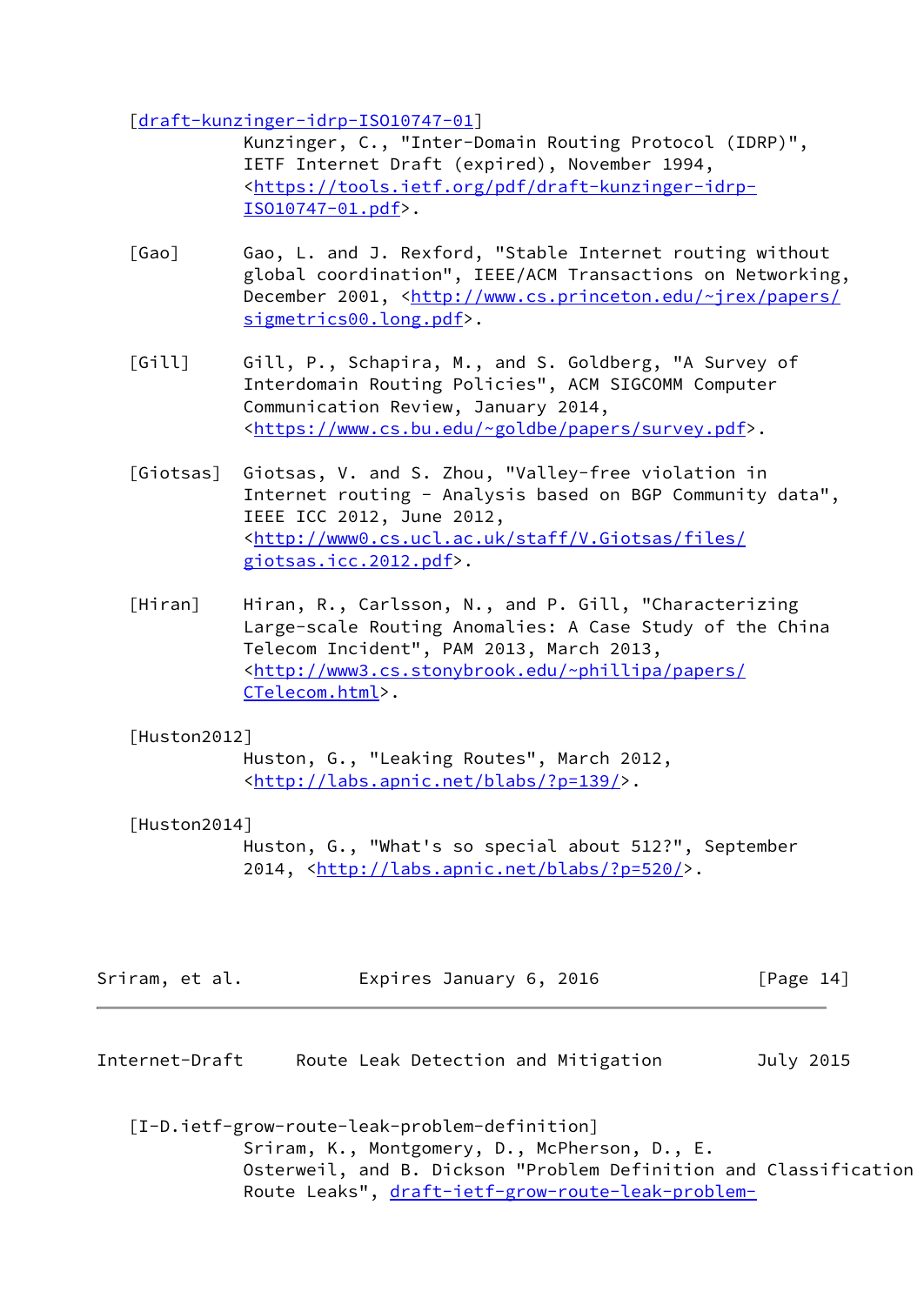[definition-02](https://datatracker.ietf.org/doc/pdf/draft-ietf-grow-route-leak-problem-definition-02) (work in progress), July 2015.

<span id="page-16-0"></span>[I-D.ietf-sidr-bgpsec-protocol]

Lepinski, M., "BGPsec Protocol Specification", [draft-ietf](https://datatracker.ietf.org/doc/pdf/draft-ietf-sidr-bgpsec-protocol-12) [sidr-bgpsec-protocol-12](https://datatracker.ietf.org/doc/pdf/draft-ietf-sidr-bgpsec-protocol-12) (work in progress), June 2015.

## [Kapela-Pilosov]

 Pilosov, A. and T. Kapela, "Stealing the Internet: An Internet-Scale Man in the Middle Attack", DEFCON-16 Las Vegas, NV, USA, August 2008, <[https://www.defcon.org/images/defcon-16/dc16](https://www.defcon.org/images/defcon-16/dc16-presentations/defcon-16-pilosov-kapela.pdf/) [presentations/defcon-16-pilosov-kapela.pdf/](https://www.defcon.org/images/defcon-16/dc16-presentations/defcon-16-pilosov-kapela.pdf/)>.

 [Khare] Khare, V., Ju, Q., and B. Zhang, "Concurrent Prefix Hijacks: Occurrence and Impacts", IMC 2012, Boston, MA, November 2012, <[http://www.cs.arizona.edu/~bzhang/](http://www.cs.arizona.edu/~bzhang/paper/12-imc-hijack.pdf/) [paper/12-imc-hijack.pdf/>](http://www.cs.arizona.edu/~bzhang/paper/12-imc-hijack.pdf/).

## [Labovitz]

 Labovitz, C., "Additional Discussion of the April China BGP Hijack Incident", Arbor Networks IT Security Blog, November 2010, <[http://www.arbornetworks.com/asert/2010/11/additional](http://www.arbornetworks.com/asert/2010/11/additional-discussion-of-the-april-china-bgp-hijack-incident/) [discussion-of-the-april-china-bgp-hijack-incident/>](http://www.arbornetworks.com/asert/2010/11/additional-discussion-of-the-april-china-bgp-hijack-incident/).

- [LRL] Khare, V., Ju, Q., and B. Zhang, "Large Route Leaks", Project web page, 2012, <[http://nrl.cs.arizona.edu/projects/](http://nrl.cs.arizona.edu/projects/lsrl-events-from-2003-to-2009/) [lsrl-events-from-2003-to-2009/](http://nrl.cs.arizona.edu/projects/lsrl-events-from-2003-to-2009/)>.
- [Luckie] Luckie, M., Huffaker, B., Dhamdhere, A., Giotsas, V., and kc. claffy, "AS Relationships, Customer Cones, and Validation", IMC 2013, October 2013, <[http://www.caida.org/~amogh/papers/asrank-IMC13.pdf>](http://www.caida.org/~amogh/papers/asrank-IMC13.pdf).
- [Madory] Madory, D., "Why Far-Flung Parts of the Internet Broke Today", Dyn Research/Renesys Blog, September 2014, <[http://research.dyn.com/2014/09/](http://research.dyn.com/2014/09/why-the-internet-broke-today/) [why-the-internet-broke-today/>](http://research.dyn.com/2014/09/why-the-internet-broke-today/).
- [Mauch] Mauch, J., "BGP Routing Leak Detection System", Project web page, 2014, <[http://puck.nether.net/bgp/leakinfo.cgi/>](http://puck.nether.net/bgp/leakinfo.cgi/).

| Sriram, et al. | Expires January 6, 2016 | [Page 15] |
|----------------|-------------------------|-----------|
|----------------|-------------------------|-----------|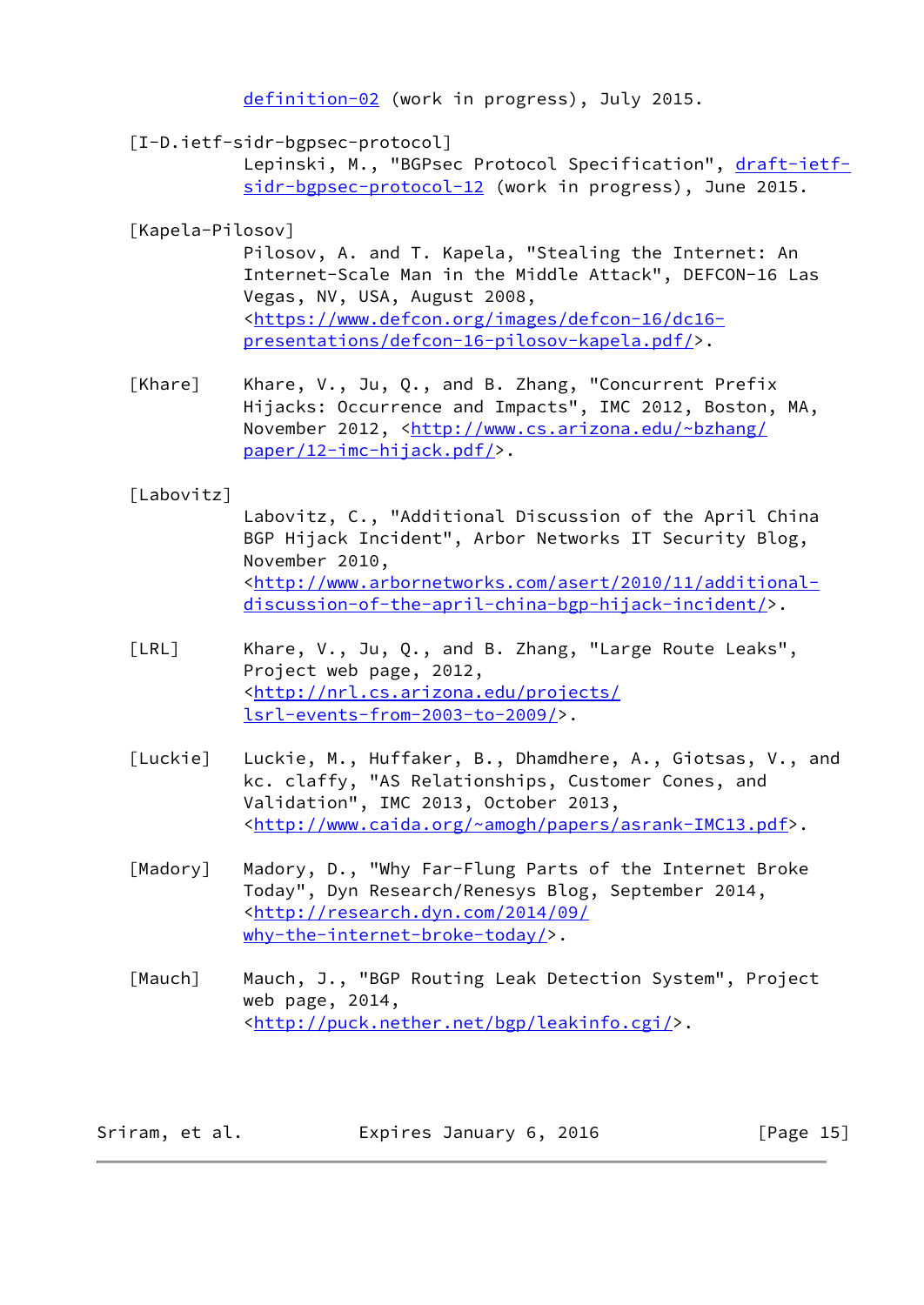[Mauch-nanog]

 Mauch, J., "Detecting Routing Leaks by Counting", NANOG-41 Albuquerque, NM, USA, October 2007, <[https://www.nanog.org/meetings/nanog41/presentations/](https://www.nanog.org/meetings/nanog41/presentations/mauch-lightning.pdf/) [mauch-lightning.pdf/>](https://www.nanog.org/meetings/nanog41/presentations/mauch-lightning.pdf/).

<span id="page-17-2"></span>[NIST-800-54]

 Kuhn, D., Sriram, K., and D. Montgomery, "Border Gateway Protocol Security", NIST Special Publication 800-54, July 2007, [<http://csrc.nist.gov/publications/nistpubs/800-54/](http://csrc.nist.gov/publications/nistpubs/800-54/SP800-54.pdf) [SP800-54.pdf>](http://csrc.nist.gov/publications/nistpubs/800-54/SP800-54.pdf).

 [Paseka] Paseka, T., "Why Google Went Offline Today and a Bit about How the Internet Works", CloudFare Blog, November 2012, <[http://blog.cloudflare.com/](http://blog.cloudflare.com/why-google-went-offline-today-and-a-bit-about/) [why-google-went-offline-today-and-a-bit-about/](http://blog.cloudflare.com/why-google-went-offline-today-and-a-bit-about/)>.

<span id="page-17-0"></span>[proceedings-sixth-ietf]

 Gross, P., "Proceedings of the April 22-24, 1987 Internet Engineering Task Force", April 1987, <[https://www.ietf.org/proceedings/06.pdf>](https://www.ietf.org/proceedings/06.pdf).

<span id="page-17-1"></span>[RFC1105-obsolete]

 Lougheed, K. and Y. Rekhter, "A Border Gateway Protocol (BGP)", IETF RFC (obsolete), June 1989, <[https://tools.ietf.org/html/rfc1105>](https://tools.ietf.org/html/rfc1105).

- [RFC6811] Mohapatra, P., Scudder, J., Ward, D., Bush, R., and R. Austein, "BGP Prefix Origin Validation", [RFC 6811,](https://datatracker.ietf.org/doc/pdf/rfc6811) January 2013.
- [RFC7454] Durand, J., Pepelnjak, I., and G. Doering, "BGP Operations and Security", [BCP 194](https://datatracker.ietf.org/doc/pdf/bcp194), [RFC 7454,](https://datatracker.ietf.org/doc/pdf/rfc7454) February 2015.
- [Toonk] Toonk, A., "What Caused Today's Internet Hiccup", August 2014, [<http://www.bgpmon.net/](http://www.bgpmon.net/what-caused-todays-internet-hiccup/) [what-caused-todays-internet-hiccup/](http://www.bgpmon.net/what-caused-todays-internet-hiccup/)>.

[Wijchers]

 Wijchers, B. and B. Overeinder, "Quantitative Analysis of BGP Route Leaks", RIPE-69, November 2014, <[https://ripe69.ripe.net/presentations/157-RIPE-69-](https://ripe69.ripe.net/presentations/157-RIPE-69-Routing-WG.pdf) [Routing-WG.pdf](https://ripe69.ripe.net/presentations/157-RIPE-69-Routing-WG.pdf)>.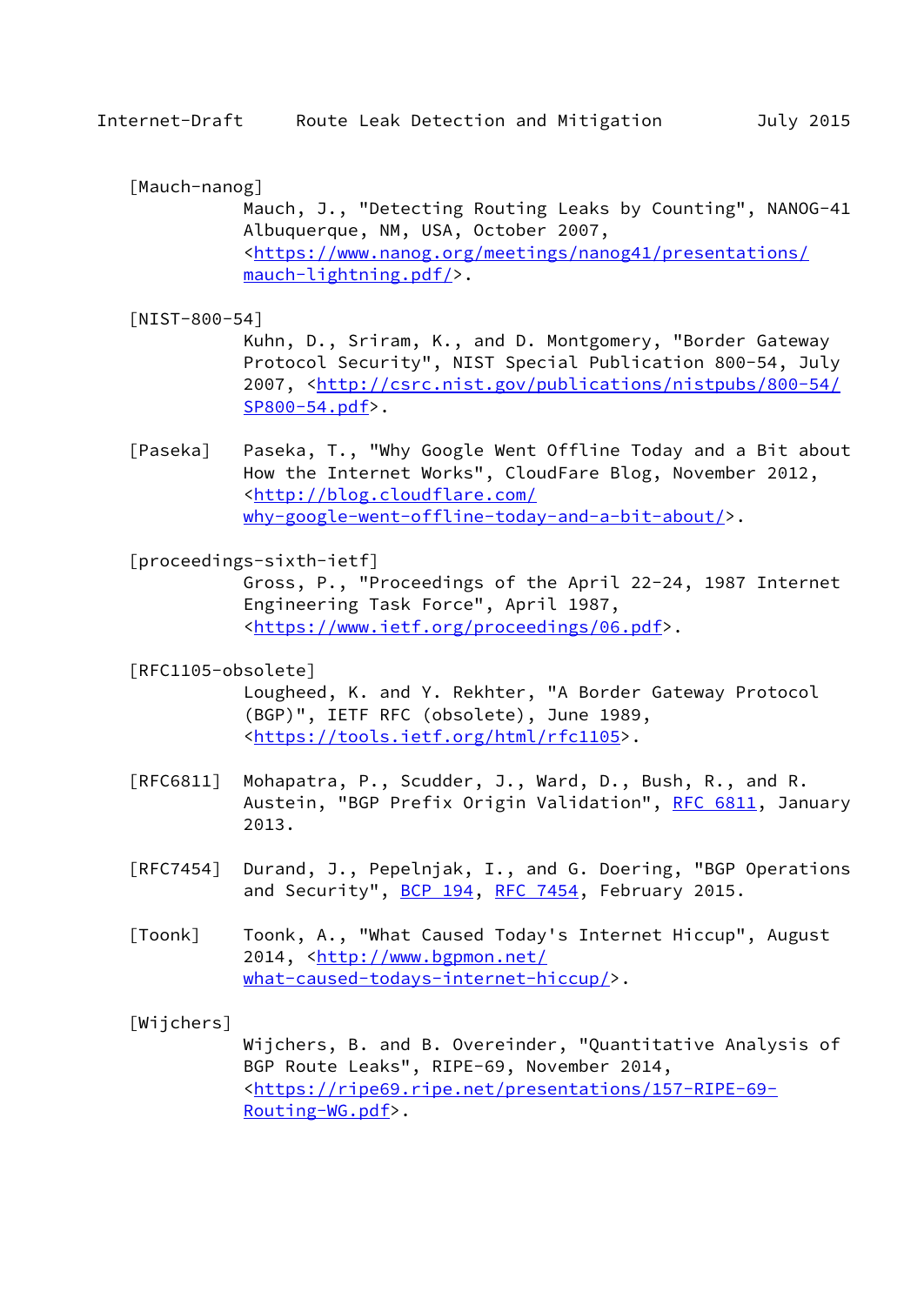## <span id="page-18-0"></span>Internet-Draft Route Leak Detection and Mitigation July 2015

 [Zmijewski] Zmijewski, E., "Indonesia Hijacks the World", Dyn Research/Renesys Blog, April 2014, <[http://research.dyn.com/2014/04/](http://research.dyn.com/2014/04/indonesia-hijacks-world/) [indonesia-hijacks-world/>](http://research.dyn.com/2014/04/indonesia-hijacks-world/).

Authors' Addresses

 Kotikalapudi Sriram US NIST

Email: ksriram@nist.gov

 Doug Montgomery US NIST

Email: dougm@nist.gov

 Brian Dickson Twitter, Inc.

Email: bdickson@twitter.com